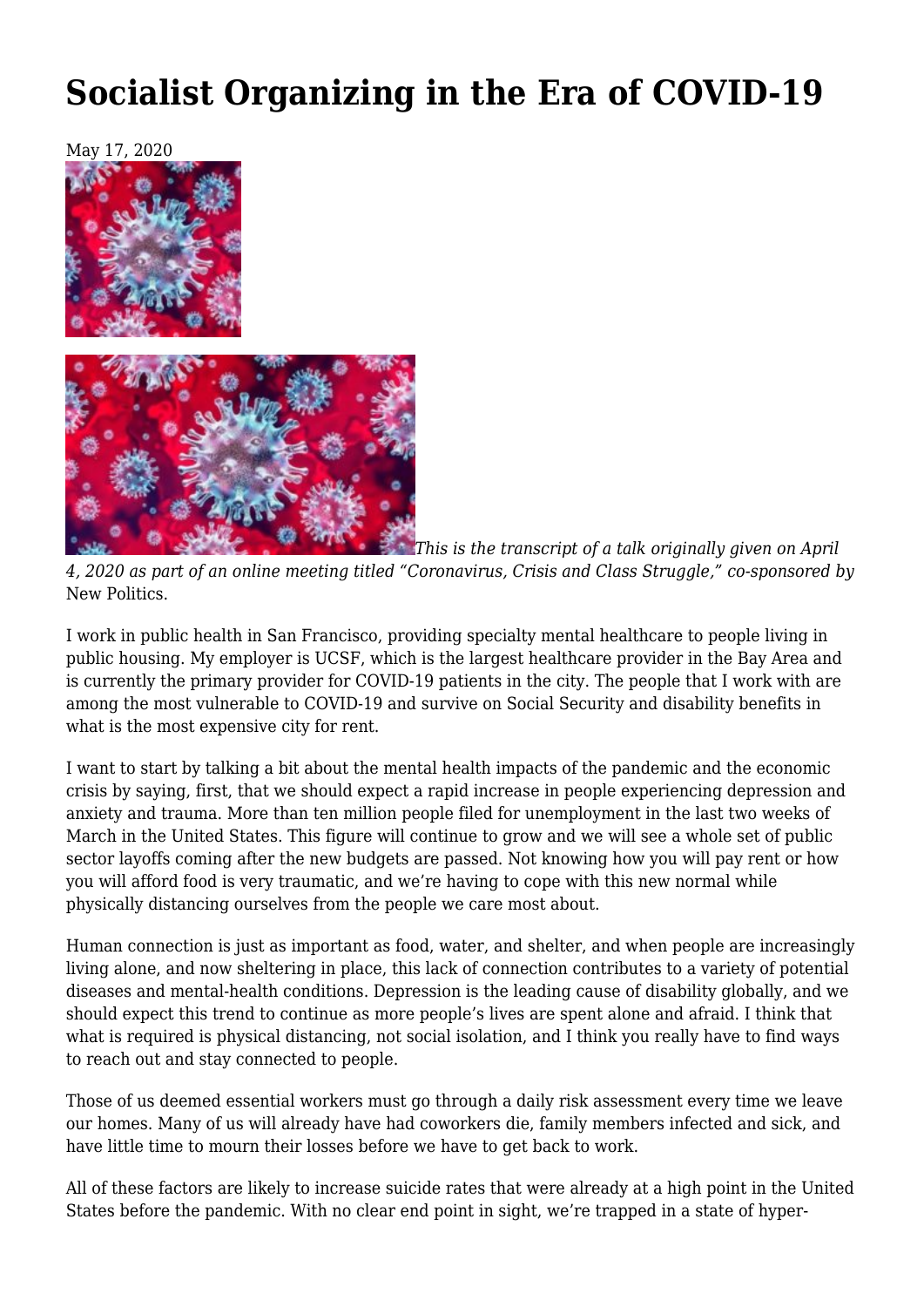vigilance, trying to prepare for the worst while not knowing what is going to happen next. Needless to say, this is all very bad for our health, and we will all have to work very hard to take care of our mental health.

While it is certainly true that COVID-19 as a virus does not discriminate, the impacts of COVID-19 do, [as other speakers have said.](https://newpol.org/coronavirus-and-racism/) Those who are most vulnerable, marginalized, and oppressed, will bear the greatest burden of disease. People who experience systematic racism, poverty, and mental illness, are more likely to have compromised immune systems, be exposed to air pollution, and find themselves in institutions due to the lack of a social safety-net that has left them isolated, marginalized, and disenfranchised.

Right-wing politicians have suggested that either we save the economy, or we save human beings. Under capitalism, people who aren't able to sell their labor power are considered surplus because capitalists cannot find a way to exploit them profitably. Millions of people fall into this category, whether it's due to aging, disability, incarceration, etc. And these institutional sites are now hotspots for COVID-19 mortality and spread.

Just as an example, my aunt is an occupational therapist at a skilled-nursing facility here in the Bay Area, where ten other occupational therapists have tested positive. At many of these sites, the infection rates are upward of 50 percent among patients, and her employer actually asked her and others to return to work within a week of testing positive. So, there's very little regulation and poor workplace safety requirements.

The pandemic is putting a magnifying glass on how incompatible the capitalist system is with providing for human needs. The U.S. government has shown that it is capable of printing trillions of dollars out of thin air to bail out corporations, yet for the past 50 years we've been told that funding for social welfare, public housing, and public education must be cut because they're a drain on our resources. As long as healthcare, housing, and food are commodities rather than universal rights, social inequality will continue to define who lives and who dies.

Even countries with more robust social-welfare states have struggled to respond to COVID-19, largely due to neoliberal cuts to welfare spending and a basic lack of planning or preparation for a pandemic. The manufactured scarcity of ventilators, safety equipment, and testing has led to nightmare situations across the globe, where overwhelmed doctors are tasked with the ethics of rationing life-saving care.

The Italian College of Anesthesia, Analgesia, Resuscitation and Intensive Care developed [formal](https://www.smh.com.au/world/europe/italian-doctors-propose-intensive-care-age-limit-to-save-younger-patients-20200312-p5499t.html) [guidelines](https://www.smh.com.au/world/europe/italian-doctors-propose-intensive-care-age-limit-to-save-younger-patients-20200312-p5499t.html) on the ethics of rationing care. Informed by the principle of maximizing benefits for the largest number, the authors suggest "the allocation criteria need to guarantee that those patients with the highest chance of therapeutic success will retain access to intensive care." This means that those who need the most care will receive the least, and those who have experienced more hardship in their lives are deemed less likely to respond well to treatment.

Disability rights groups have challenged rationing guidelines in states like Alabama, Kansas, Tennessee, and Washington that actually allow doctors to withhold care from people with disabilities. [Alabama's emergency operation plan](https://www.propublica.org/article/people-with-intellectual-disabilities-may-be-denied-lifesaving-care-under-these-plans-as-coronavirus-spreads), for example, says that "persons with severe or profound mental retardation … are unlikely candidates" for life-saving care if there is a shortage of supplies like ventilators.

As some of the other speakers have said, [it's going to be a very, very hard crisis.](https://newpol.org/coronavirus-crisis-and-class-struggle-1-david-mcnally/) The silver lining to all this is that without struggle there is no progress. People are being forced into struggle by this crisis. People are organizing rent strikes for the first time. We have already seen a number of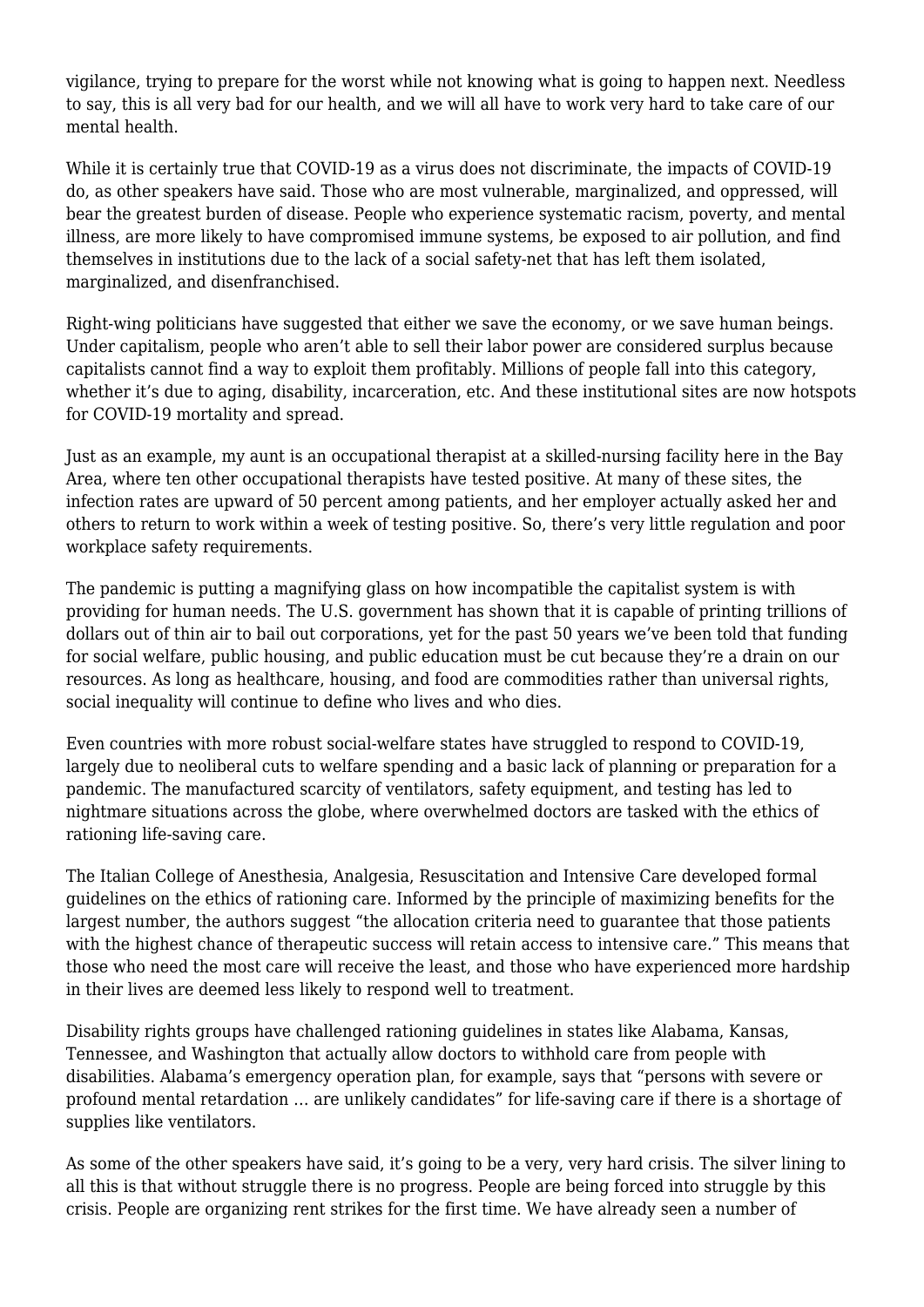successful wildcat strikes. People are finding creative ways to maintain their humanity amidst the pandemic by reclaiming their labor power to fight for demands like sick leave, hazard pay, workplace safety, which are demands that strengthen the entire working class.

Class tensions have been sharpened since the last economic crisis, and I think we can say that we're in a better position as a left today that we were in 2008-9. The subsequent mass revolts have radicalized and organized millions of people, so we're not starting from scratch. [A socialist](https://www.theatlantic.com/politics/archive/2020/05/dsa-growing-during-coronavirus/611599/) [movement is being revived,](https://www.theatlantic.com/politics/archive/2020/05/dsa-growing-during-coronavirus/611599/) and people are watching in real time how the capitalist system drives their lives into chaos again and again. Not to mention that there is an entire generation of zoomers—Generation Z—who will be further radicalized by the way capitalism is shaping their horizons.

So, what are some of the immediate questions and demands that are presented by this pandemic? Obviously, what people mentioned, there are immediate demands around redistribution of resources that need to be implemented to stem the spread of COVID and hopefully prevent the deaths of hundreds of thousands of people.

People may have seen [General Electric workers walked out](https://www.thedailybeast.com/general-electric-factory-workers-stage-walkout-demanding-ventilator-production) and protested to demand that their idle factories be used to produce ventilators.

In San Francisco, socialist supervisor Dean Preston started [housing homeless people in vacant hotel](https://www.sfexaminer.com/news/supervisor-nonprofit-move-homeless-from-shelter-into-hotel-rooms/) [rooms](https://www.sfexaminer.com/news/supervisor-nonprofit-move-homeless-from-shelter-into-hotel-rooms/) out of his own pocket, but then put pressure on the Board of Supervisors to now contract with hotels to house healthcare workers and homeless people who have tested positive and need to quarantine. We should be demanding that local governments expand this and house all people who need to shelter in place.

There are a ton of important legislative reforms that we need to win that people have mentioned, including sick leave; moratoriums on evictions, foreclosures, utility cutoffs; debt forgiveness; the suspension of ICE and CBP enforcement; permanent protections for Medicare and Social Security.

All of this, I think, puts the question of labor strategy at the forefront. Many of these reforms will be won within unionized workforces that can push for class-wide demands like hazard pay, sick leave, workplace protections.

But our labor organizing is going to have to be focused also on organizing the unorganized. As we've seen with Amazon and Instacart workers, there is a genuine desire to fight and to get organized. Many of these workers will want to form unions. Many of them will need to continue to break the rules, challenge the authoritarianism of their bosses, and many of them will want to join a socialist movement.

With shelter-in-place orders and physical-distancing enforcement, we have to get creative in our tactics. But that doesn't mean that we can abandon in-person protests altogether. We have seen the successful press conferences organized by nurses and hospital workers, who are able to get their voices out into national news and put pressure on politicians to respond. We've seen neighborhoods around hospitals showing solidarity with nurses and hospital workers.

I think we have to think about if there's a way to connect the car-honking protest with the workplace actions, with neighborhood support. What happens when schools start in the fall? How do we build solidarity between those on the frontlines and those who are staying home?

There's also the question of who will pay for the pandemic. Unfortunately, the stimulus bill—dubbed by Jeremy Scahill as a "[Reverse Robin Hood](https://theintercept.com/2020/04/01/essential-workers-and-the-reverse-robin-hood-coronavirus-bailout/)"—provides very little for the 99 percent and gives trillions to corporations, which will contribute to greater inequality. So, we're going to have to fight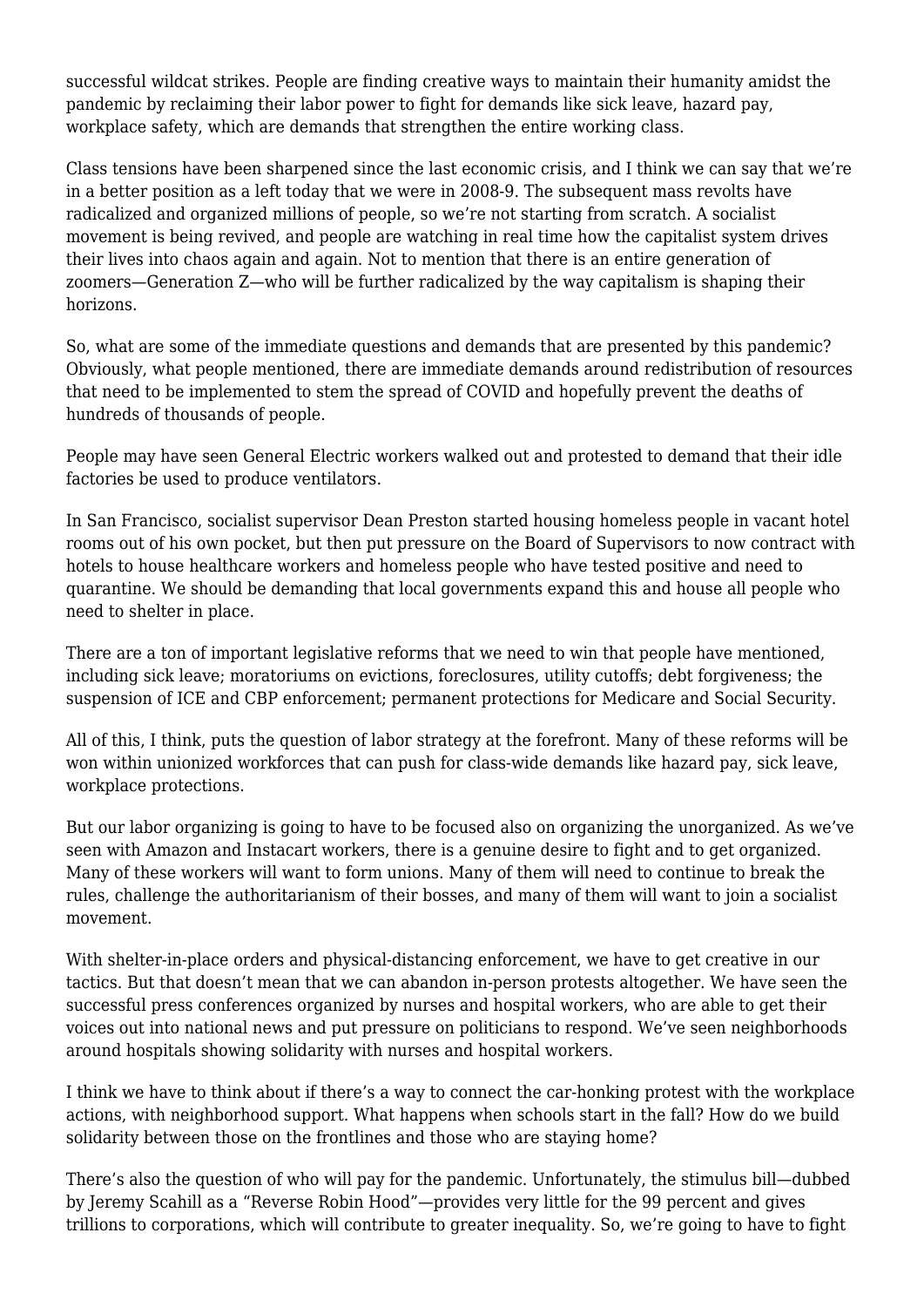for a people's bailout in opposition to this corporate giveaway, focusing on providing relief to those who need it most.

As I mentioned, in July we're likely to see a lot of layoffs in the public sector. Budgets will be looking to reduce their workforces to only the most essential and productive, so we'll continue to see austerity in many cities.

And we also have a presidential election in November. I think most people have accepted that the DNC has been successful in making sure that Bernie will not be the presidential nominee, and I think the pandemic will contribute to demoralization and lesser-evilism, as Bernie will likely support Biden against Trump, like the rest of the Democratic Party. However, we should still demand safe voting practices to allow the greatest participation possible. And we should not let lesser-evilism undermine the independent organizing efforts that will be necessary to survive this pandemic.

In the Bay Area, some of the local election campaigns have shown a real opening for left politics. These are opportunities to get explicitly socialist programs into mass politics and build a link between formal politics and the social struggles and movements. I think the DSA is positioned to be able to take advantage of these opportunities in many cities.

I think we also have to say that social reproduction will be a key site of struggle for the future. In California, Gavin Newsom is pumping public funds into recruiting nurses and med students into a [statewide health corps.](https://www.gov.ca.gov/2020/03/30/governor-newsom-announces-california-health-corps-a-major-initiative-to-expand-health-care-workforce-to-fight-covid-19/) As people have mentioned, the struggle around healthcare will have lasting effects on [our ability to get Medicare For All](https://newpol.org/neoliberal-healthcare-fails-the-covid-test/) and determine how prepared we are for the next crisis.

The restaurant industry has been effectively shut down and forced to transform itself to survive COVID. And, just an example, in San Francisco there's been what's called a [San Francisco New](https://sfnewdeal.org/) [Deal](https://sfnewdeal.org/), where the tech industry is funding restaurants to provide free meals to the most vulnerable in San Francisco. Again, this shows what is possible—that it's possible to organize food differently to meet human needs.

We're already seeing drastic cuts in public transit due to shelter-in-place orders, and politicians will use this as an excuse to lay off workers, no doubt. And we have to continue to fight for the right to the city.

In the fall, families and students are going to have to fight around the normalization of distance learning and online education as replacements for social pedagogy. We've already seen the [impact](https://jacobinmag.com/2019/03/a-different-kind-of-teachers-strike-wave) [that teachers have had on mass consciousness](https://jacobinmag.com/2019/03/a-different-kind-of-teachers-strike-wave) and we're likely to see that wave continue through the healthcare and other public sectors.

Capitalism has been exposed once again as a system that benefits the one percent at the expense of the rest of us and the planet. There are many links between [climate change and the pandemic](https://indianapublicmedia.org/news/how-climate-change-increases-our-risk-for-pandemics.php). Statesubsidized agribusiness and factory farms, and the encroachment of urbanization and industry into the wild, create greater opportunities for viruses to develop and spread from animals to humans.

Rosa Luxemburg popularized the slogan "Socialism or Barbarism" to describe the challenge for revolutionaries in a period of world war, colonization, and expansion of the extractive industries. Today this slogan is still relevant for those who believe another world is possible and who want to be a part of dismantling the capitalist system.

Lastly, I would just say that the first step right now is to get organized, whether that's in your local DSA chapters, unions, neighborhood councils. I just joined the DSA in San Francisco because of the national response that DSA had around COVID-19. The DSA is a national organization but it needs to be democratized, diversified, and to expand the bulk of its activities beyond the ballot box. But I